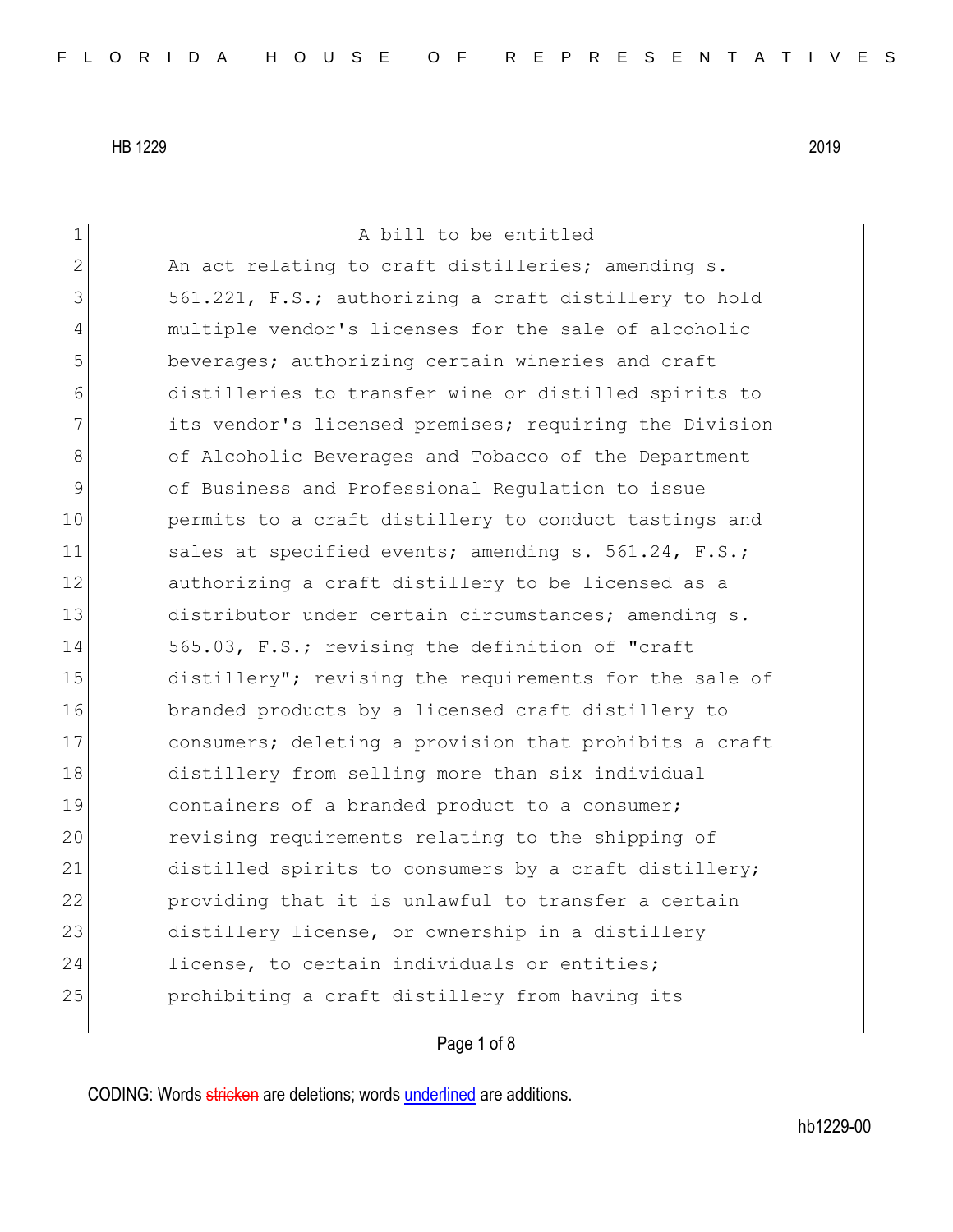26 ownership affiliated with certain other distilleries; 27 authorizing a craft distillery to transfer specified 28 distilled spirits to its souvenir gift shop; requiring 29 a craft distillery to submit certain excise taxes; 30 amending s. 565.17, F.S.; authorizing a craft 31 distillery to conduct spirituous beverage tastings 32 under certain circumstances; providing an effective 33 date. 34 35 Be It Enacted by the Legislature of the State of Florida: 36 37 Section 1. Subsection (1) of section 561.221, Florida 38 Statutes, is amended to read: 39 561.221 Licensing of manufacturers and distributors as 40 vendors and of vendors as manufacturers; conditions and 41 limitations.—  $42$  (1)(a) Nothing contained in s. 561.22, s. 561.42, or any 43 other provision of the Beverage Law prohibits the ownership, 44 management, operation, or control of not more than three 45 vendor's licenses for the sale of alcoholic beverages by a 46 manufacturer of wine who is licensed and engaged in the 47 manufacture of wine in this state or by a craft distillery, as 48 defined in s. 565.03, even if such manufacturer or distillery is 49 also licensed as a distributor; provided that no such vendor's 50 license shall be owned, managed, operated, or controlled by any

### Page 2 of 8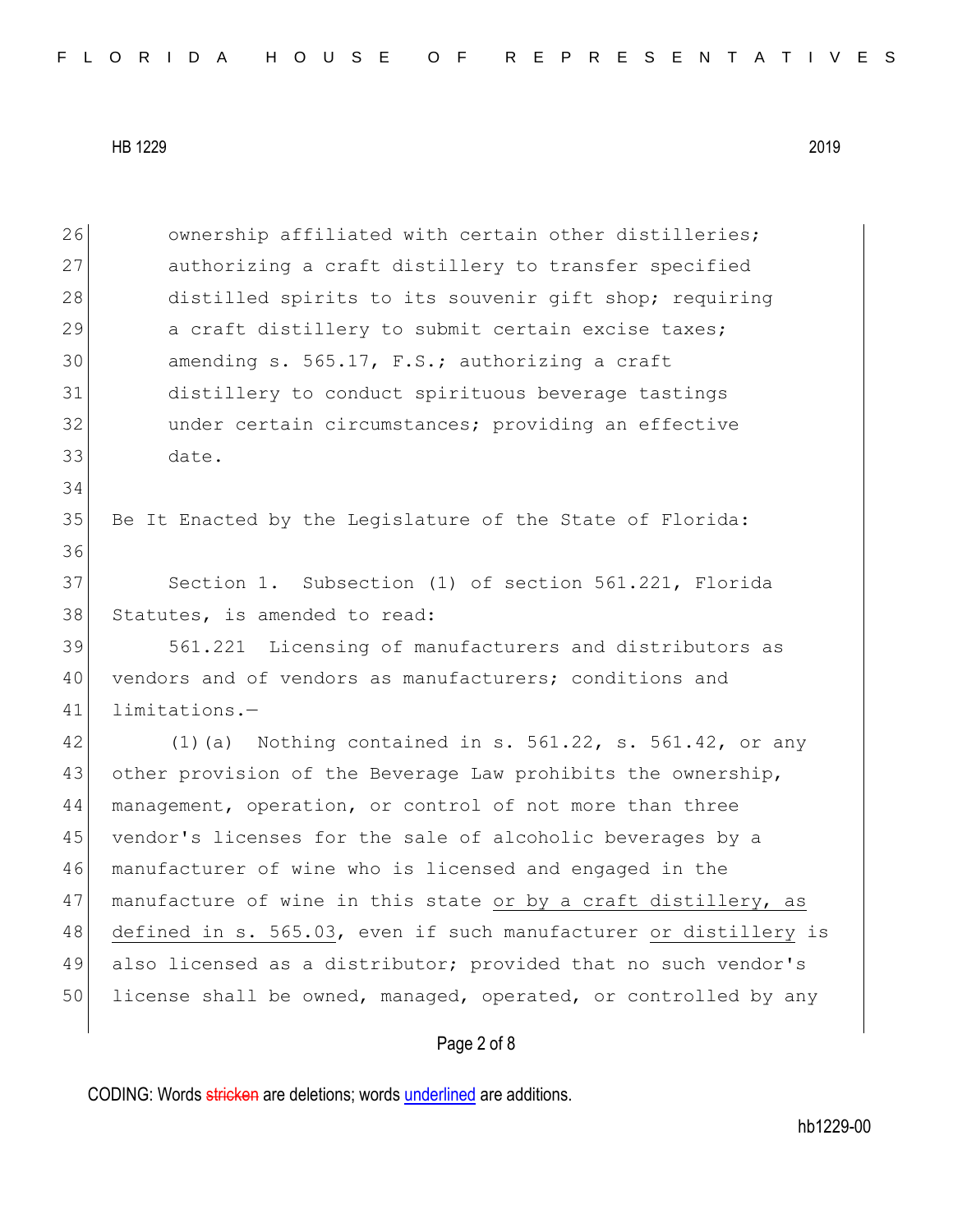51 licensed manufacturer of wine or a craft distillery unless the 52 licensed premises of the vendor are situated on property 53 contiguous to the manufacturing premises of the licensed 54 manufacturer of wine or the craft distillery. It is not a 55 violation of the Beverage Law for a craft distillery that is 56 also licensed as a vendor under this section to transfer 57 distilled spirits directly from the craft distillery or from its 58 storage areas approved by the division to the areas designated 59 on the sketch or diagram submitted to the division.

60 (b) The Division of Alcoholic Beverages and Tobacco shall 61 issue permits to a certified Florida Farm Winery or a craft 62 distillery to conduct tastings tasting and sales of wine 63 produced by certified Florida Farm Wineries or of distilled 64 spirits produced by craft distilleries at Florida fairs, trade 65 shows, expositions, and festivals. The certified Florida Farm 66 Winery or craft distillery shall pay all entry fees and shall 67 have a winery or distillery representative present during the 68 event. The permit is limited to the length of the event.

69 Section 2. Subsection (9) is added to section 561.24, 70 Florida Statutes, to read:

71 561.24 Licensing manufacturers as distributors or 72 registered exporters prohibited; procedure for issuance and 73 renewal of distributors' licenses and exporters' registrations.-74 (9) This section does not apply to a craft distillery, as 75 defined in s. 565.03, at which 60 percent of the distilled

Page 3 of 8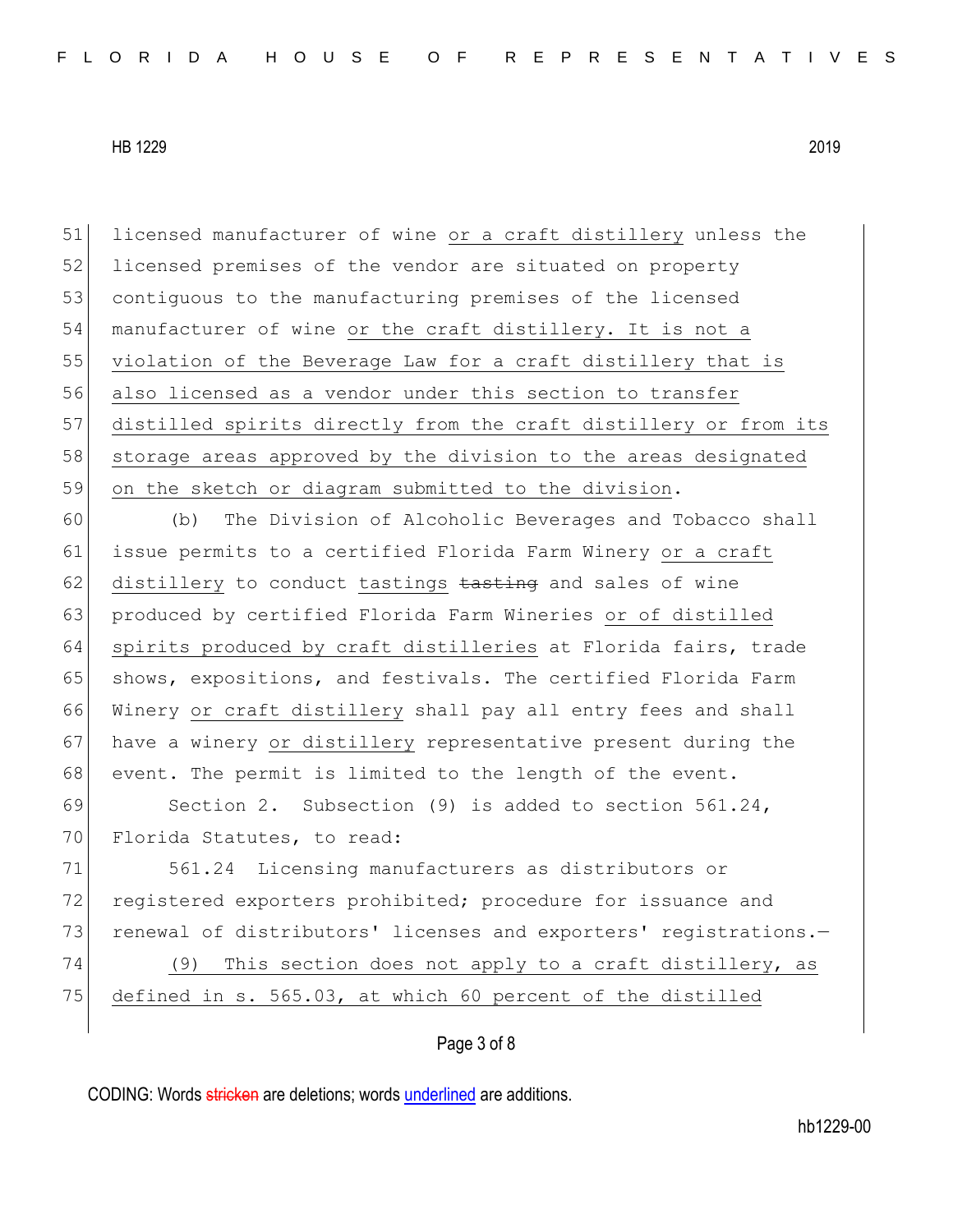76 spirits produced are made with agricultural products from this 77 state and is open to the public for tours, tastings, and sales 78 at least 30 hours each week. 79 Section 3. Paragraph (b) of subsection (1) and subsections 80 (2) and (5) of section  $565.03$ , Florida Statutes, are amended to 81 read: 82 565.03 License fees; manufacturers, distributors, brokers, 83 sales agents, and importers of alcoholic beverages; vendor 84 licenses and fees; distilleries and craft distilleries.-85 (1) As used in this section, the term: 86 (b) "Craft distillery" means a licensed distillery that 87 produces 250,000 75,000 or fewer gallons per calendar year of 88 distilled spirits on its premises and has notified the division 89 in writing of its decision to qualify as a craft distillery. 90 (2)(a) A distillery or a craft distillery authorized to do 91 business under the Beverage Law shall pay an annual state 92 license tax for each plant or branch operating in the state, as 93 follows: 94 1. A distillery engaged in the business of manufacturing 95 distilled spirits: \$4,000. 96 2. A craft distillery engaged in the business of 97 manufacturing distilled spirits: \$1,000. 98 3. A person engaged in the business of rectifying and 99 blending spirituous liquors and nothing else: \$4,000. 100 (b) A licensed distillery or craft distillery may <del>Persons</del>

# Page 4 of 8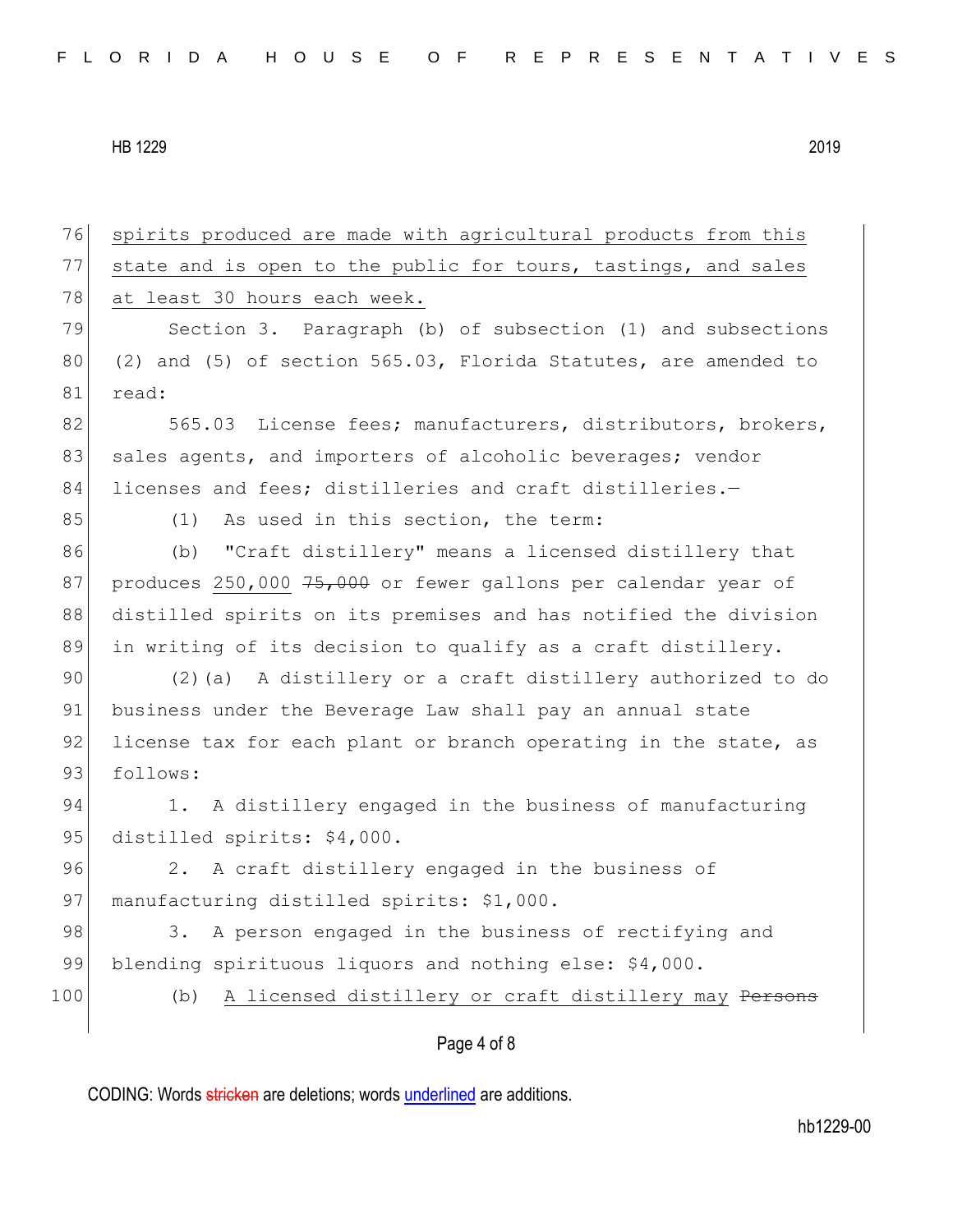| 101 | licensed under this section who are in the business of           |
|-----|------------------------------------------------------------------|
| 102 | distilling spirituous liquors may also engage in the business of |
| 103 | rectifying and blending spirituous liquors without the payment   |
| 104 | of an additional license tax.                                    |
| 105 | A craft distillery licensed under this section that is<br>(C)    |
| 106 | not licensed as a vendor under s. 561.221 may sell to consumers  |
| 107 | under its craft distillery license, at its souvenir gift shop,   |
| 108 | up to 75,000 gallons per calendar year of branded products       |
| 109 | distilled on its premises in this state in factory-sealed        |
| 110 | containers that are filled at the distillery for off-premises    |
| 111 | consumption by consumers. Such sales are authorized only on      |
| 112 | private property owned or leased by the craft distillery that is |
| 113 | contiguous to the craft distillery's licensed distillery         |
| 114 | premises approved by the division in this state and included on  |
| 115 | the sketch or diagram defining the licensed premises submitted   |
| 116 | with the distillery's license application. All sketch or diagram |
| 117 | revisions by the distillery shall require the division's         |
| 118 | approval verifying that the souvenir gift shop location operated |
| 119 | by the licensed distillery is owned or leased by the distillery  |
| 120 | and on property contiguous to the distillery's production        |
| 121 | building in this state.                                          |
| 122 | 1. A craft distillery may not sell under its craft               |
| 123 | distillery license, other than under permits issued to the craft |
| 124 | distillery for fairs, trade shows, expositions, and festivals as |
| 125 | authorized under s. 561.221, any factory-sealed individual       |

# Page 5 of 8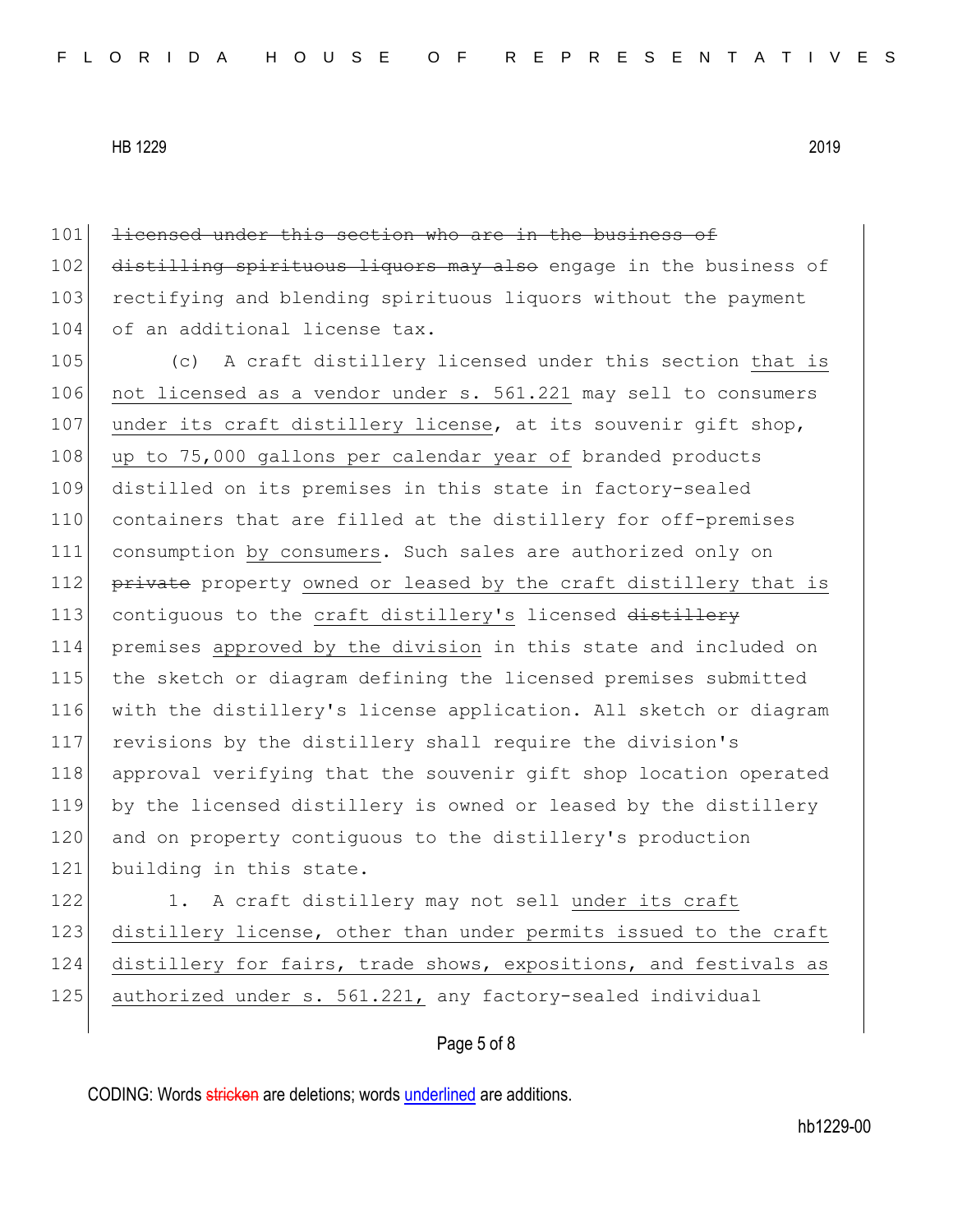126 containers of spirits to consumers in this state except in face-127 to-face sales transactions with such consumers at the craft 128 distillery's licensed premises. Such containers must be in 129 compliance with the container limits in  $s. 565.10$  who are making 130 a purchase of no more than six individual containers of each 131 branded product.

132 2. Each container sold in face-to-face transactions with 133 consumers must comply with the container limits in s. 565.10, 134 per calendar year for the consumer's personal use and not 135 resale and who are present at the distillery's licensed premises 136 in this state.

137 2.3. A craft distillery licensed under this section must 138 report to the division within 5 days after it reaches the 139 production limitations provided in paragraph (1)(b). Any retail 140 sales under its craft distillery license to consumers at the 141 craft distillery's licensed premises are prohibited beginning 142 the day after it reaches the production limitation.

143 3.4. A craft distillery that has not been issued a 144 vendor's license under s. 561.221 may not ship or arrange to 145 ship any of its distilled spirits to consumers in this state and 146 may sell and deliver only to consumers within the state in a 147 face-to-face transaction at the distillery property. However, a 148 craft distillery distiller licensed under this section may ship, 149 arrange to ship, or deliver such spirits to manufacturers of 150 distilled spirits, wholesale distributors of distilled spirits,

Page 6 of 8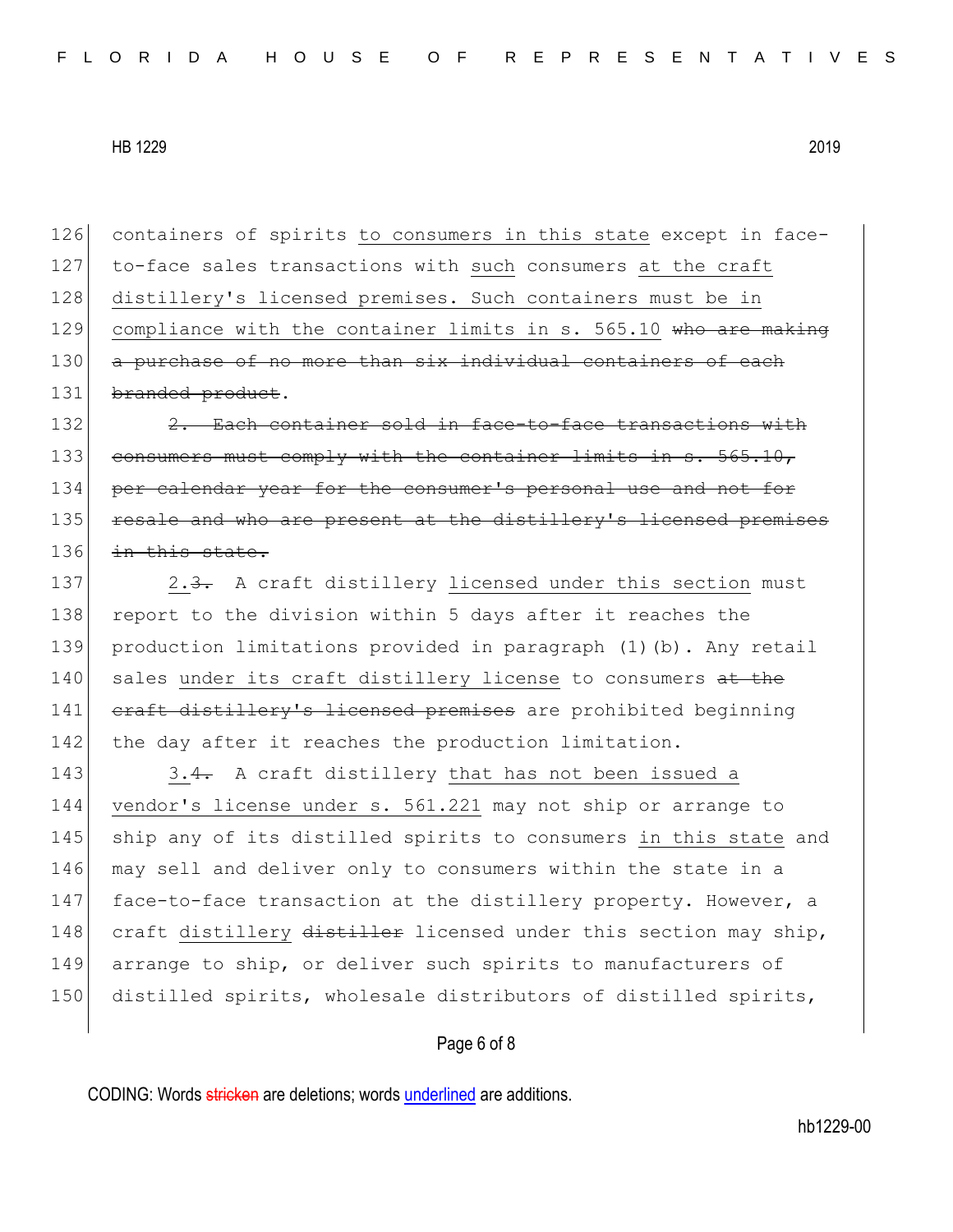151 state or federal bonded warehouses, and exporters, or consumers 152 located outside of the state; however, all such shipments must 153 comply with the laws where such products are scheduled to be 154 delivered for personal or commercial use.

155 4.5. Except as provided in subparagraph 5.  $6.$ , it is 156 unlawful to transfer a distillery license for a distillery that 157 produces 250,000  $75,000$  or fewer gallons per calendar year of 158 distilled spirits on its premises or any ownership interest in 159 such license to an individual or entity that has a direct or 160 indirect ownership interest in any distillery licensed in this 161 state; another state, territory, or country; or by the United 162 States government to manufacture, blend, or rectify distilled 163 spirits for beverage purposes.

164 5.6. A craft distillery shall not have its ownership 165 affiliated with another distillery, unless such distillery 166 produces 250,000 75,000 or fewer gallons per calendar year of 167 distilled spirits on each of its premises in this state or in 168 another state, territory, or country.

169 6. A craft distillery may transfer up to 75,000 gallons 170 per calendar year of distilled spirits that it manufactures from 171 its federal bonded space, nonbonded space at its licensed 172 premises, or storage areas to its souvenir gift shop.

173 (5) A craft distillery transferring distilled spirits to 174 its retail areas pursuant to s. 561.221(1)(a) making sales under 175 |  $\frac{175}{6}$  paragraph (2)(c) is responsible for submitting any excise taxes

#### Page 7 of 8